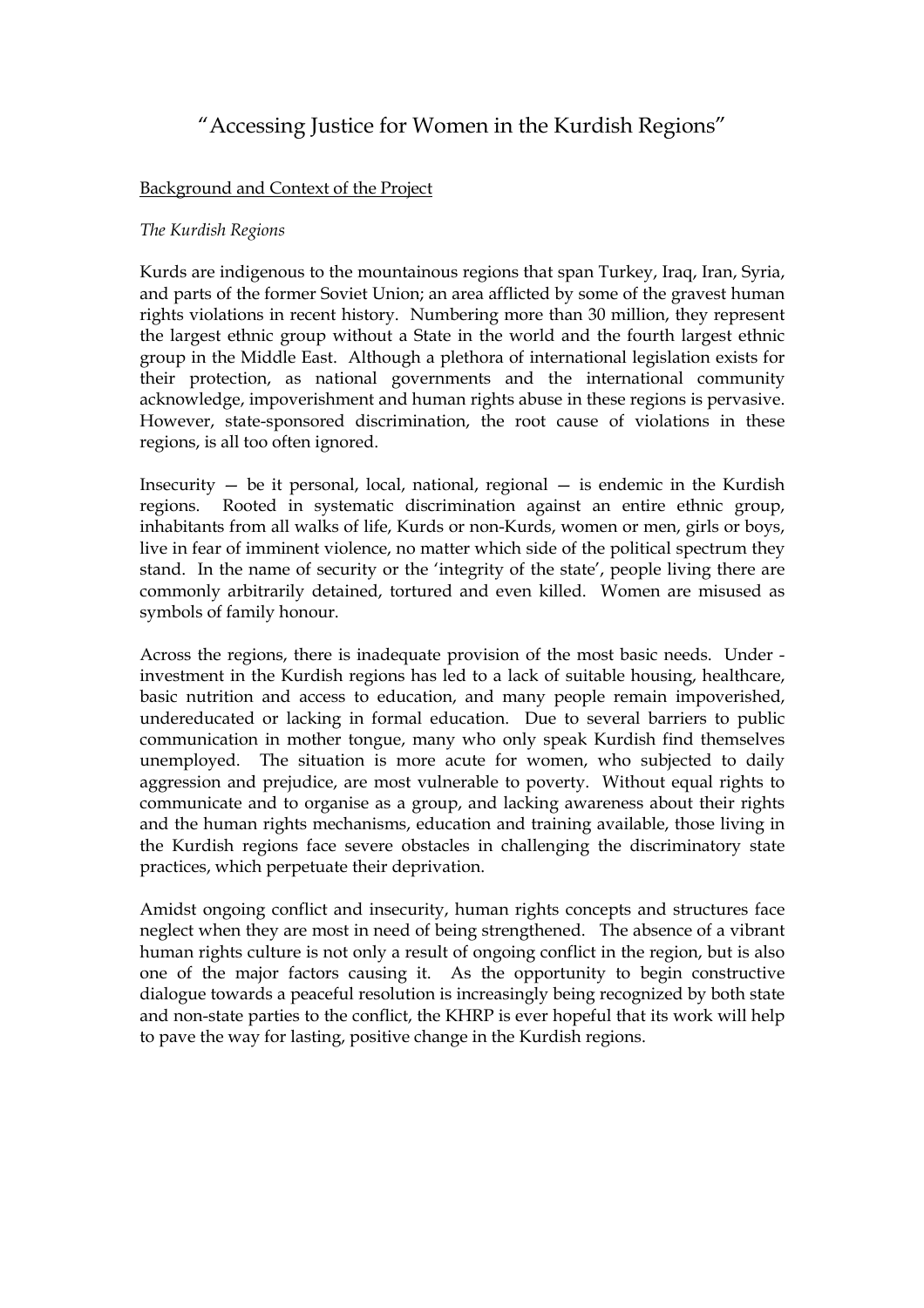

#### Specific Problems Women Face

Women in the Kurdish regions of Turkey, as in other parts of the country and in many areas of the world, operate in a social context defined by patriarchy. Women face harassment and violence not only outside of the home – for example, in their dealings with the security services – but often also from others within their own families. According to research conducted by the Prime Ministry Directorate General on the Status of Women in 2008, the findings of which were released in February 2009, four out of ten women in Turkey are beaten by their husbands and one in ten reports having been beaten during pregnancy.

Women are also affected by customary and religious practices including early and forced marriages and polygamy, as well as honour crimes. It has been documented that honour killings tend to be more prevalent in south-east and eastern areas of the country, particularly among Kurdish communities. As well as encouraging violence and other offences against women in the first place, the patriarchal social framework also makes reporting crimes, particularly violent and sexual offences, very difficult.



#### Access to Justice

Despite some positive reforms, women in the Kurdish regions face an array of barriers that seriously hamper their access to the justice system.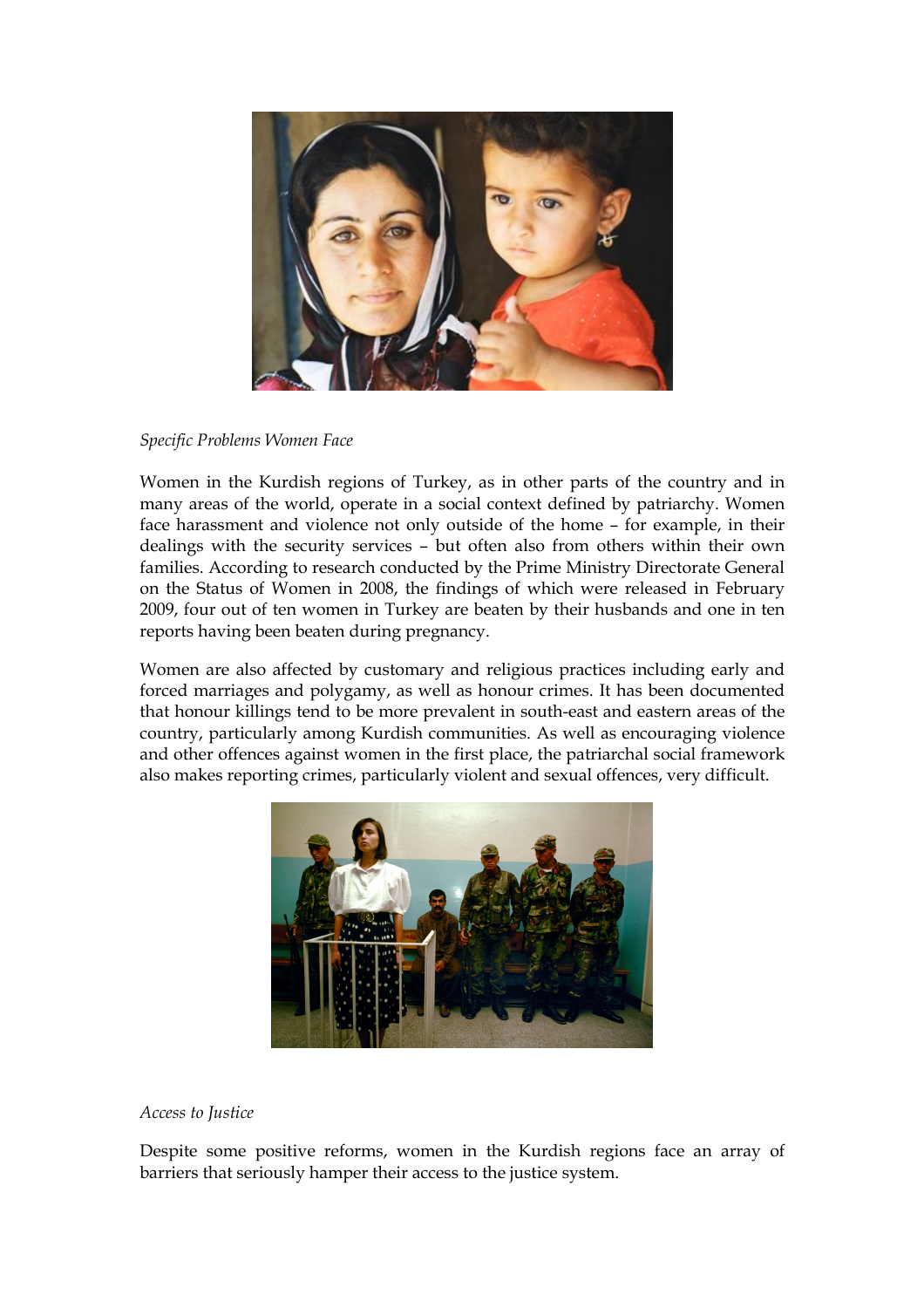- Women are often discouraged from filing complaints against perpetrators of domestic violence and other offences because of a lack of awareness of their rights
- Even when women do file complaints with the authorities, officials routinely refuse to take their case seriously and fail to implement the protective measures that are theoretically available to them
- Further obstacles include language barriers, severe failings in the provision of legal aid and serious shortcomings in medical examinations of alleged victims of abuse.
- More generally, women's access to justice in the Kurdish region, and the willingness and ability of women to take advantage of the protections that are available to them, is severely hampered by a widespread lack of awareness of their rights. KHRP has found that this lack of awareness is particularly common for women living in rural areas because of the particular dominance of patriarchal values in such areas
- This lack of awareness is exacerbated by restricted access to education and high levels of illiteracy amongst women in the Kurdish region. The rate of illiteracy amongst women in south-eastern Turkey is around 40 per cent, far higher than the national average of about 20 per cent. Many women who apply for legal advice and legal aid have either never been to school, or else left school without completing their primary education.
- Even where women do overcome such barriers and file complaints about offences committed against them, officials are frequently wilfully uncooperative. KHRP field research has found that the police, who are the first resort in cases of domestic violence, usually fail to investigate women's complaints. Instead of informing victims about their rights under the Family Protection Law, they are reportedly generally reluctant to get involved and instead encourage women to resolve the issue themselves within the context of their own family. In most cases, the police refuse even to record women's complaints.
- Besides the failure of the authorities to take women's complaints seriously and implement relevant protective legislation, language barriers present another fundamental obstacle to women's access to justice in the Kurdish region. Throughout the country, Turkish is the language of official administration and those who do not speak Turkish are effectively barred from accessing public services.
- No satisfactory translation service is provided for Kurdish speakers in police stations, during meetings with public prosecutors or in court proceedings. Instead, court staff, lawyers and police officers are usually appointed to act as translators. This arrangement stands in the way of due process and seriously threatens the right of non-Turkish speakers to a fair hearing. The language barrier in this context is particularly detrimental to the rights of women in the Kurdish region of Turkey in light of the limited access to education and high rate of illiteracy mentioned previously.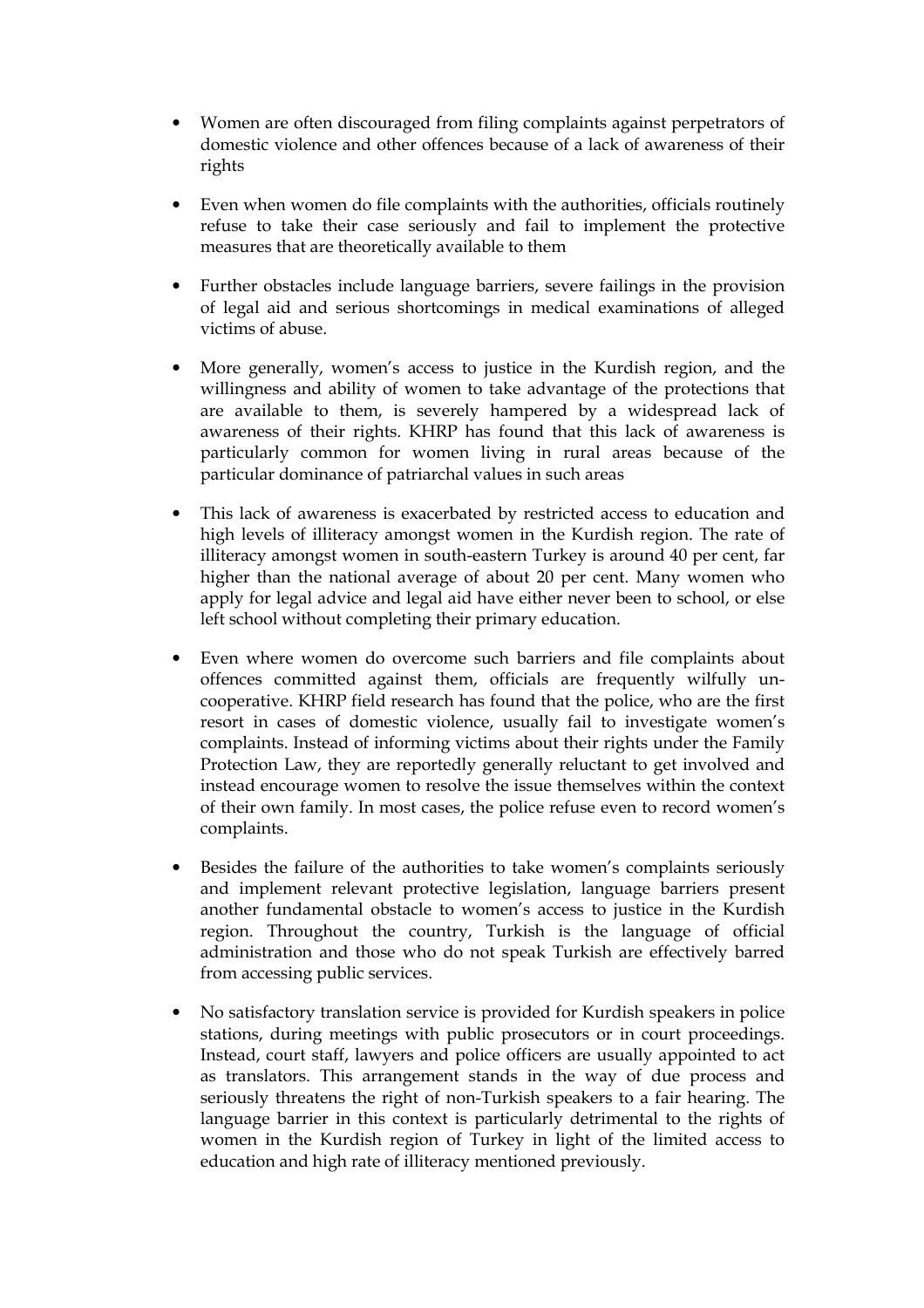#### Steps towards Reform

The Turkish authorities have taken some steps in recent years to address violations of women's rights, including signing and ratifying international human rights instruments such as the Convention on the Elimination of All Forms of Discrimination Against Women (CEDAW) and its first optional protocol.

Turkey has also taken significant legislative steps in cooperation with the EU, including annulling Article 159 of the Civil Code, which previously held that women must gain consent from their husbands in order to work away from home, and repealing Article 438 of the Criminal Code, which provided for a one-third reduction in sentences for rape in cases where the victim was a sex worker. The Family Protection Law was also introduced in 1998, providing for protective measures to be applied when women face domestic violence.

Such reforms, however, while certainly welcome, are rendered largely ineffective by a widespread lack of implementation. Unsurprisingly, the barriers outlined above and the failure to implement or enforce protective measures has contributed to a deep sense of mistrust in the justice system amongst women in the Kurdish regions of Turkey. Until such problems are addressed, many women will continue to choose not even to report domestic violence and other offences against them, in the belief that the perpetrators will anyway not be brought to justice.



## Project Activities

KHRP's long term and continued presence in the Kurdish region has earned us the trust and respect of those most in need of help. With support from the international community, KHRP can continue to help advance the rights and equal participation of easily marginalised communities in a tactical and sustainable way. The consistent application of these complementary tactics will maximise the reach and long-term impact of KHRP's work:

• KHRP will bring strategic cases to the European court of Human Rights, whose judgements will help governments to make necessary legislative changes in order to strengthen the state's observance of fundamental human rights and protect women vis-à-vis the international human rights treaties to which they are party;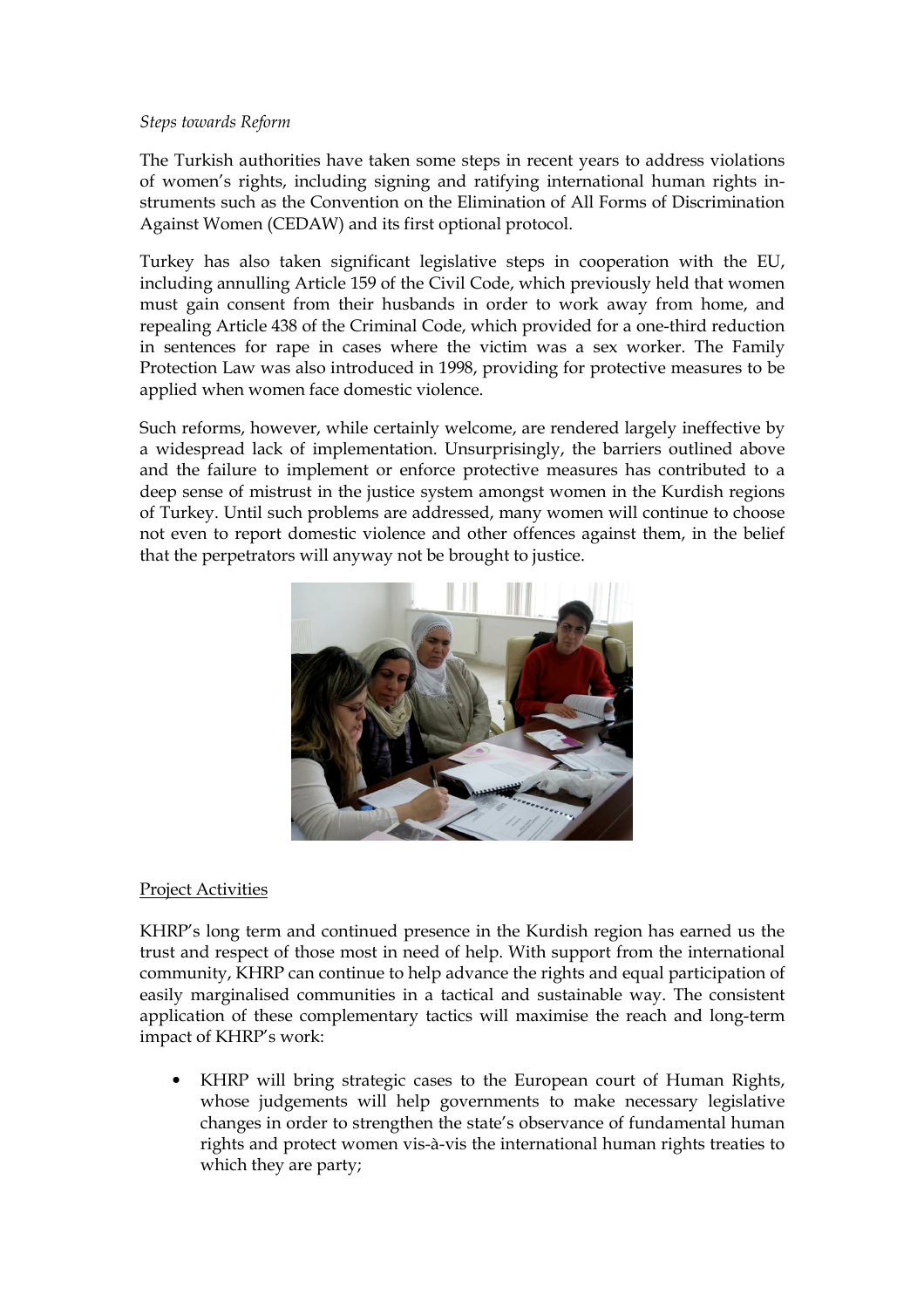- In-country trainings help to develop capacity for human rights enforcement in the regions and provide a platform for discussing shared experience and tactics in dealing with violence against women. Each training includes from 25-30 participants made up of mixed gender to ensure that men take part and understand the problems facing women;
- Trial observations and fact-finding missions will send international monitors to carry out independent investigations to lend much-needed support to survivors and compile a historic record of what is happening for the world to see;
- The production and translation of KHRP's research and documentation of the current situation for women helps to inform and educate the region's inhabitants as well as the international community;
- Finally, public awareness and engagement will keep the situation on the international agenda.

# Project Objectives

- Women and men are made aware of women's rights and better understand them. Women and others learn how to access their rights using domestic and/or international human rights instruments.
- Women who have been victims of human rights abuse benefit from legal redress & there is an overall qualitative improvement to the human rights environment
- There will be greater legal capacity on the part of in-country lawyers & human rights defenders to bring their own legal complaints on behalf of women who are victims/ survivors of human rights abuse before domestic & international human rights instruments.
- Those aiming to speak out and protect the rights of women are able to operate in a climate more amenable to compliance with human rights.
- Overcome the prevailing notion that certain human rights violations are cultural, especially regarding the realisation of women's rights. Women and men will work together on issues concerning women, so that rather than be treated as a separate area, women's rights are integrated into all areas of human rights debate.
- Improved public awareness internationally of the human rights violations suffered by women living in the Kurdish regions.
- Maintain international pressure against the governments in the project countries to promote & protect the human rights of women and men alike in the Kurdish regions & beyond.